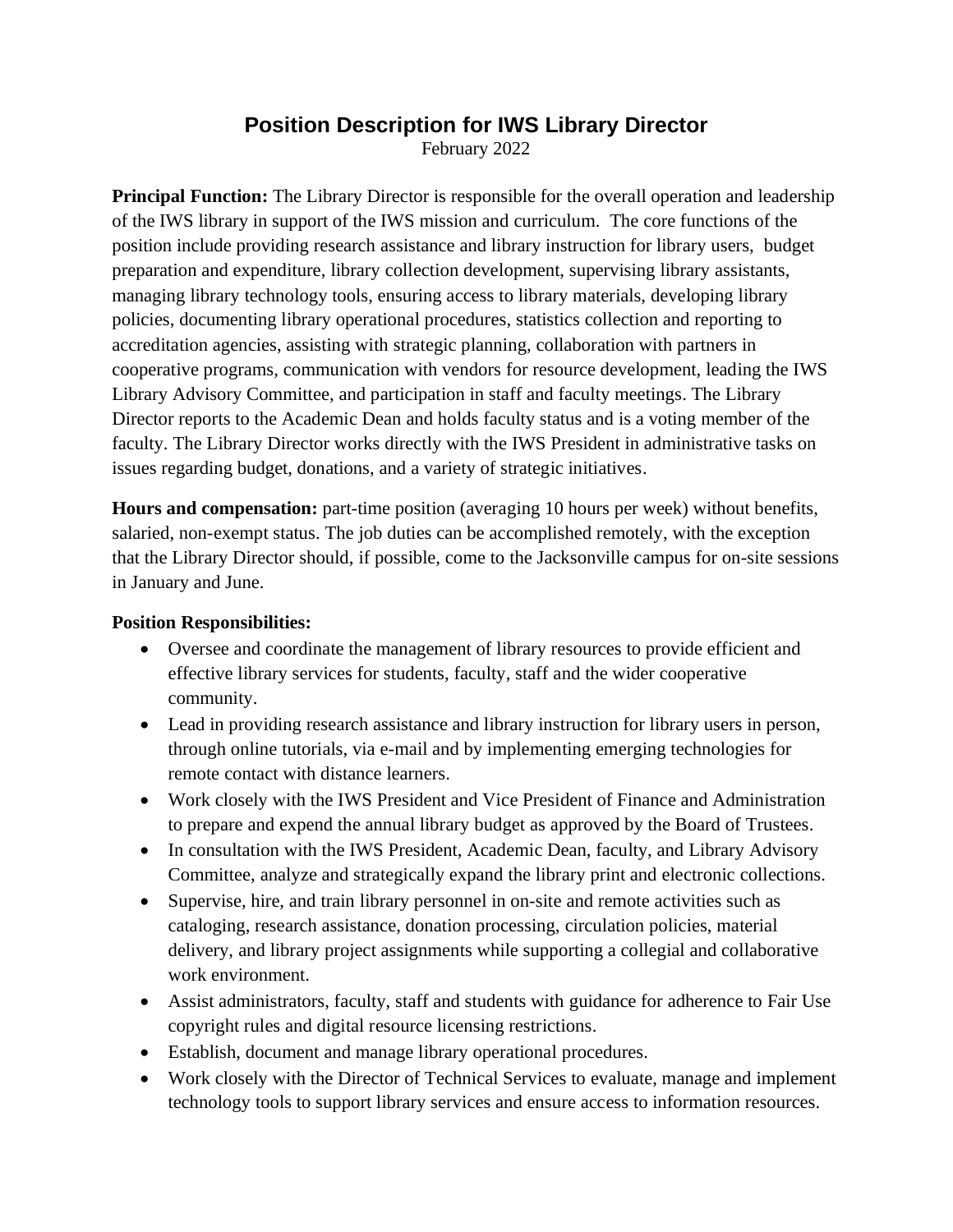- Engage the Library Advisory Committee in library policy updates for collection development and user services, and document and implement library policies.
- Collect and analyze resource and usage statistics from library tools and systems, and complete reports to the IWS accreditation agencies.
- Assist the IWS President and Academic Dean with developing and assessing achievement of the strategic plan and long-term vision for the library.
- Collaborate with organizations and partners in cooperative programs, such as the American Theological Library Association (Atla) Reciprocal Borrowing Program, the Association of Christian Librarians (ACL) Reciprocal Borrowing Program, the ACL ILL listserv, and other cooperative agreements with individual libraries or networks.
- Communicate with vendors to update contracts, purchase materials, and explore avenues for ongoing library resource development.
- Participate in staff and faculty meetings, and provide reports regarding library activities to the IWS Board, faculty and staff.
- Manage library services for and participate in the on-site semi-annual intensive sessions in Jacksonville, Florida each January and June.
- Support IWS initiatives such as diversity, equity and inclusion; cost-saving arrangements; grant applications; implementation of accreditation standards; website review and updates; management audits; new student orientation; graduating student clearance; adoption and deployment of new technologies; service improvements and special projects as assigned or requested by the IWS President, Academic Dean, and other staff members.

## **Required Qualifications:**

- An ALA accredited Master of Library Science (MLS or MLIS) Degree.
- Some formal training in Christian theological studies or related disciplines could be helpful, or equivalent experience and/or education demonstrating knowledge of collection development and curriculum support in a theological library setting.

## **Preferred Skills and Qualifications:**

- Library work experience in a higher education setting.
- Proven excellent communication, interpersonal, and independent problem-solving skills.
- Evidence of the ability to manage time well and coordinate activities with a variety of colleagues in a supportive team environment.
- Proven ability to be proactive, creative, and flexible while demonstrating excellent planning and implementation of library initiatives in an environment of change.
- Evidence of implementing instructional technologies and support for in-person, mixedmodality, and remote/online learning and research assistance.
- Successful supervisory experience in a library setting.
- Experience with library budget preparation and expenditure.